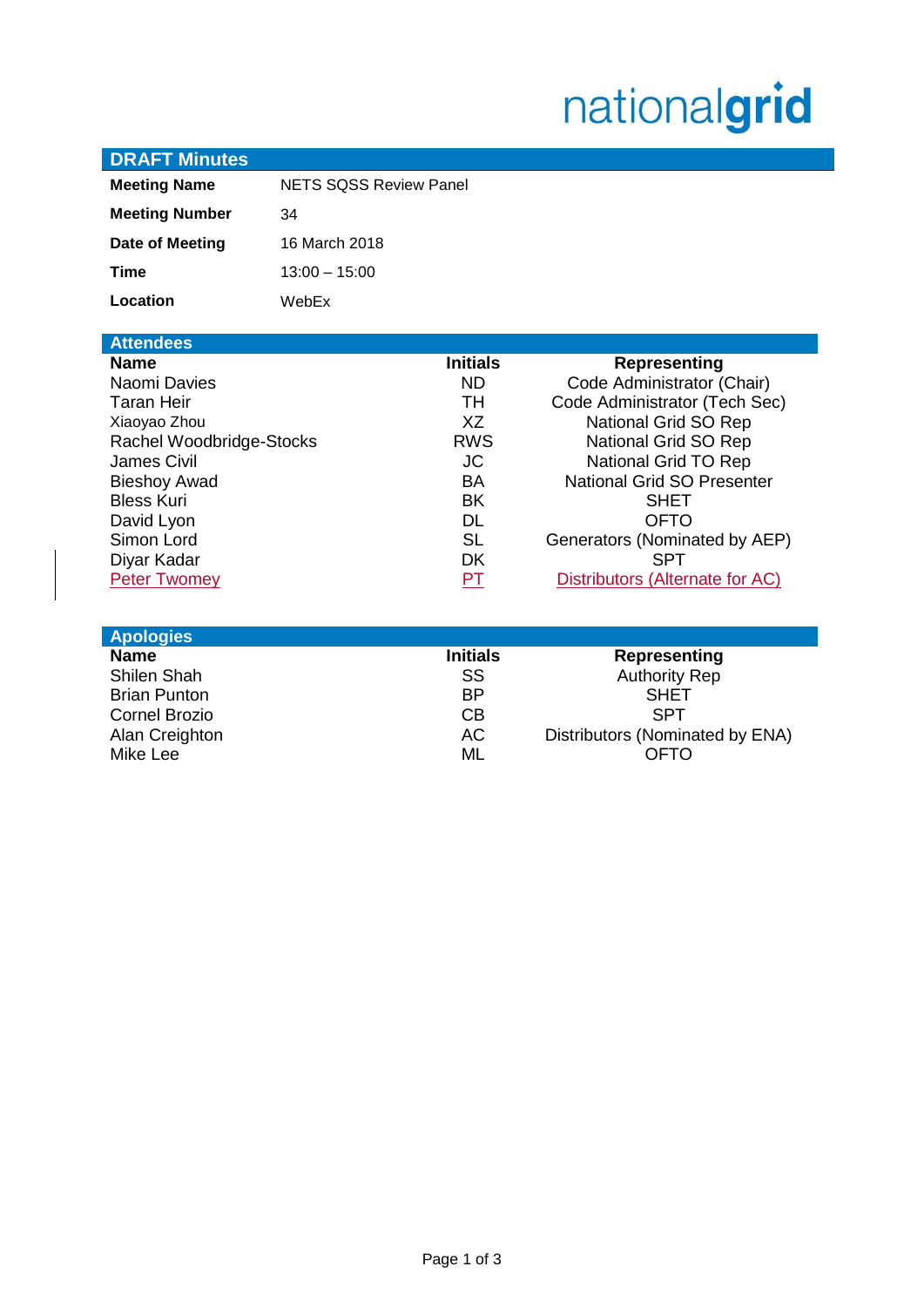# **1 Introductions and Apologies**

ND opened the Panel meeting by making introductions and noting any apologies.

## **2 Approval of Minutes**

Meeting minutes from the last Panel held on  $10<sup>th</sup>$  January 2018 were approved. These are now available on National Grid website [here.](https://www.nationalgrid.com/uk/electricity/codes/security-and-quality-supply-standards/meetings/sqss-panel-meeting-10012018)

## **3 Workgroup Updates**

#### **GSR022 Security and Economy Required Transfer Conditions**

The Panel were presented with a Workgroup progress update as per the request at the last Panel meeting; the detailed slides can be found [here.](https://www.nationalgrid.com/sites/default/files/documents/GSR022%20Workgroup%20update.pdf)

#### **4 Modification Reports**

#### **GSR016 Small and Medium Embedded Generation Assumptions**

The Report to the Authority was submitted on 28 February 2018.

TH provided an update on behalf of SS that the Authority is now working on the decision documents and the current thinking that, due to the GSR018 implementation being underway, this Modification would require another licence modification and therefore it would make sense to implement GSR016 and GSR022 together given that they're so closely linked.

BK explained that it was agreed with the Authority to progress GSR016 ahead of GSR022 and that there is not a lot of merit in holding the implementation of GSR016 until the conclusion of GSR022 and all Panel Members agreed.

SL added that there are a few more concerns to be addressed within GSR022 as to how the market is developing and therefore there is more technical work to be carried out which may take some time and so there is no value in delaying GSR016.

#### **5 Industry Consultations**

#### **GSR018 Treatment of Sub-Synchronous Oscillations SSO in the NETS SQSS**

The Authority published a consultation to update the latest version of the SQSS within the licence and is due to close on 19 March 2018.

## **6 Modification Proposals/Withdrawals**

#### **GSR012 Treatment of Interconnectors**

The Proposer confirmed that this Modification would be withdrawn.

DK highlighted that the principles are still valid and that they should be encompassed within GSR022.

BA affirmed that discussions to include the scaling of interconnectors within this Modification were being progressed.

The Proposer agreed to submit a briefing paper to outline that GSR012 principles would be captured within GSR022 ahead of the next Panel meeting.

#### **7 Authority Decisions**

None

# **8 Discussion Items**

#### **P2 Report**

The Panel were presented with a progress update which can be found [here.](https://www.nationalgrid.com/sites/default/files/documents/Review%20of%20P2%20security%20of%20supply.pdf)